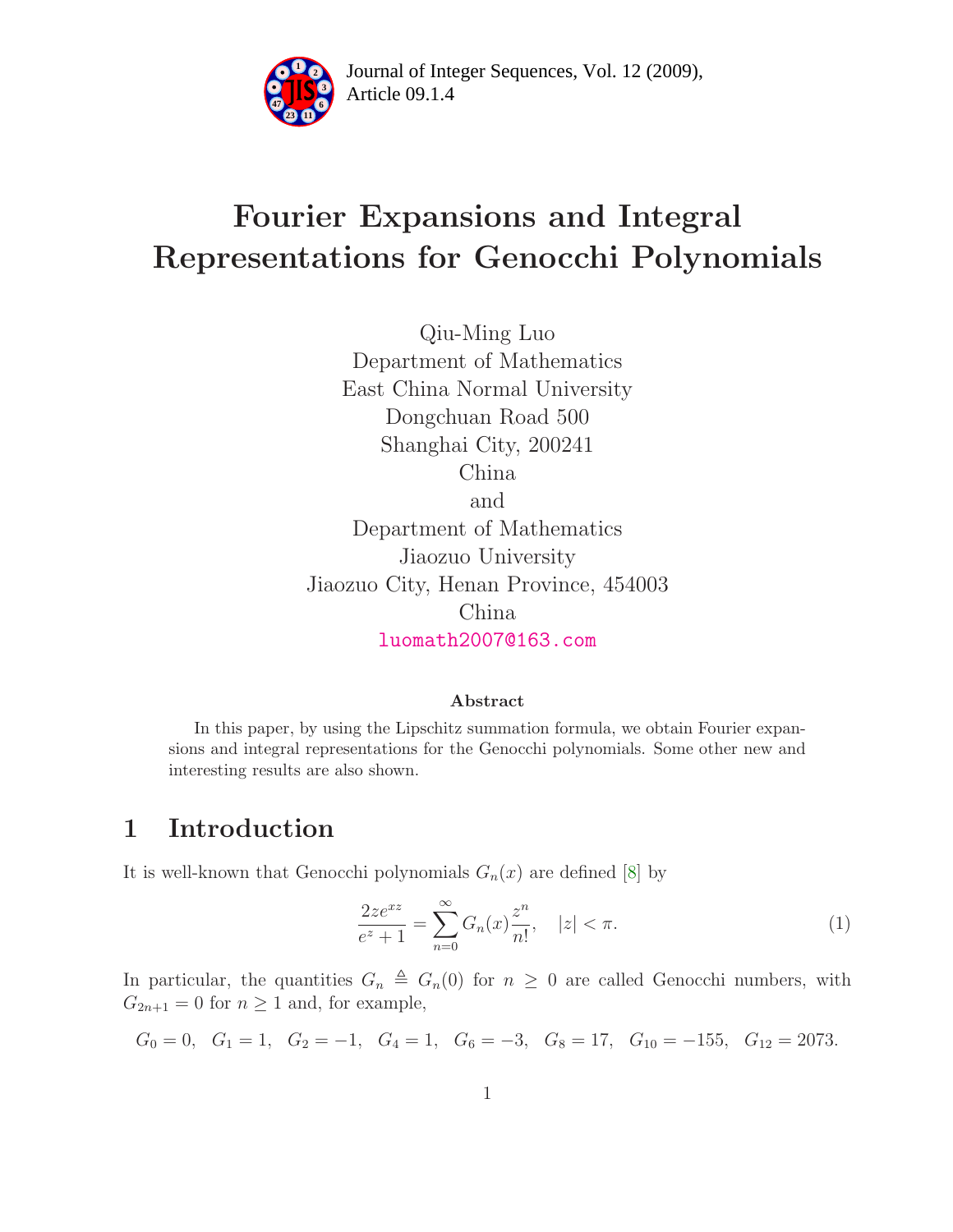This is Sloane's sequence [A001469.](http://www.research.att.com/cgi-bin/access.cgi/as/~njas/sequences/eisA.cgi?Anum=A001469)

The *n*-th Genocchi function  $\widehat{G}_n(x)$  may be introduced in the following way: for  $0 \leq x < 1$ and  $n \geq 0$ ,

$$
\widehat{G}_n(x) \triangleq G_n(x) \quad \text{and} \quad \widehat{G}_n(x+1) = -\widehat{G}_n(x); \tag{2}
$$

for  $x \in \mathbb{R}$  and  $r \in \mathbb{Z}$ ,

$$
\widehat{G}_n(x) = (-1)^{|x|} G_n({x})
$$
 and  $\widehat{G}_n(x+r) = (-1)^r \widehat{G}_n(x)$ , (3)

where the symbols  $\{x\}$  and  $|x|$  denote the fractional part of x and the greatest integer not exceeding x respectively. Sometimes we also call  $\hat{G}_n(x)$  the periodic Genocchi polynomials. For convenience, in what follows, we would still employ  $G_n(x)$  to stand for the periodic Genocchi polynomials, when no confusion appears in the context.

It is also well-known that Euler polynomials  $E_n(x)$  for  $n \geq 0$  may be defined [\[1,](#page-7-1) [2\]](#page-7-2) by

<span id="page-1-5"></span>
$$
\frac{2e^{xz}}{e^z + 1} = \sum_{n=0}^{\infty} E_n(x) \frac{z^n}{n!}, \quad |z| < \pi. \tag{4}
$$

By [\(1\)](#page-0-0) and [\(4\)](#page-1-0), we can obtain the following relation between Euler polynomials  $E_n(x)$  and Genocchi polynomials  $G_n(x)$ :

<span id="page-1-0"></span>
$$
G_n(x) = nE_{n-1}(x),\tag{5}
$$

<span id="page-1-6"></span>or

$$
E_n(x) = \frac{1}{n+1} G_{n+1}(x).
$$
\n(6)

In this paper, by using the Lipschitz summation formula, we establish Fourier expansions and integral representations for Genocchi polynomials and present an explicit formula for Genocchi polynomials at rational arguments.

#### 2 Fourier expansions for Genocchi polynomials

Recall [\[5\]](#page-7-3) that the Lipschitz summation formula states that

<span id="page-1-1"></span>
$$
\sum_{n+\mu>0} \frac{e^{2\pi i (n+\mu)\tau}}{(n+\mu)^{1-\alpha}} = \frac{\Gamma(\alpha)}{(-2\pi i)^{\alpha}} \sum_{k\in\mathbb{Z}} \frac{e^{-2\pi i k\mu}}{(\tau+k)^{\alpha}},\tag{7}
$$

where  $\alpha \in \mathbb{C}$ , either  $\Re(\alpha) > 1$  for  $\mu \in \mathbb{Z}$  or  $\Re(\alpha) > 0$  for  $\mu \in \mathbb{R} \setminus \mathbb{Z}$ ,  $\tau$  belongs to the upper half of the complex plane, and  $\Gamma$  is Euler gamma function.

<span id="page-1-4"></span>In virtue of the Lipschitz summation formula [\(7\)](#page-1-1), we obtain Fourier expansions for Genocchi polynomials as follows.

**Theorem 1.** For either  $n = 0$  and  $0 < x < 1$  or  $n > 0$  and  $0 \le x \le 1$ ,

$$
G_n(x) = \frac{2 \cdot n!}{(\pi i)^n} \sum_{k \in \mathbb{Z}} \frac{e^{(2k-1)\pi ix}}{(2k-1)^n}
$$
 (8)

<span id="page-1-3"></span><span id="page-1-2"></span>
$$
= \frac{4 \cdot n!}{\pi^n} \sum_{k=0}^{\infty} \frac{\cos[(2k+1)\pi x - n\pi/2]}{(2k+1)^n}.
$$
 (9)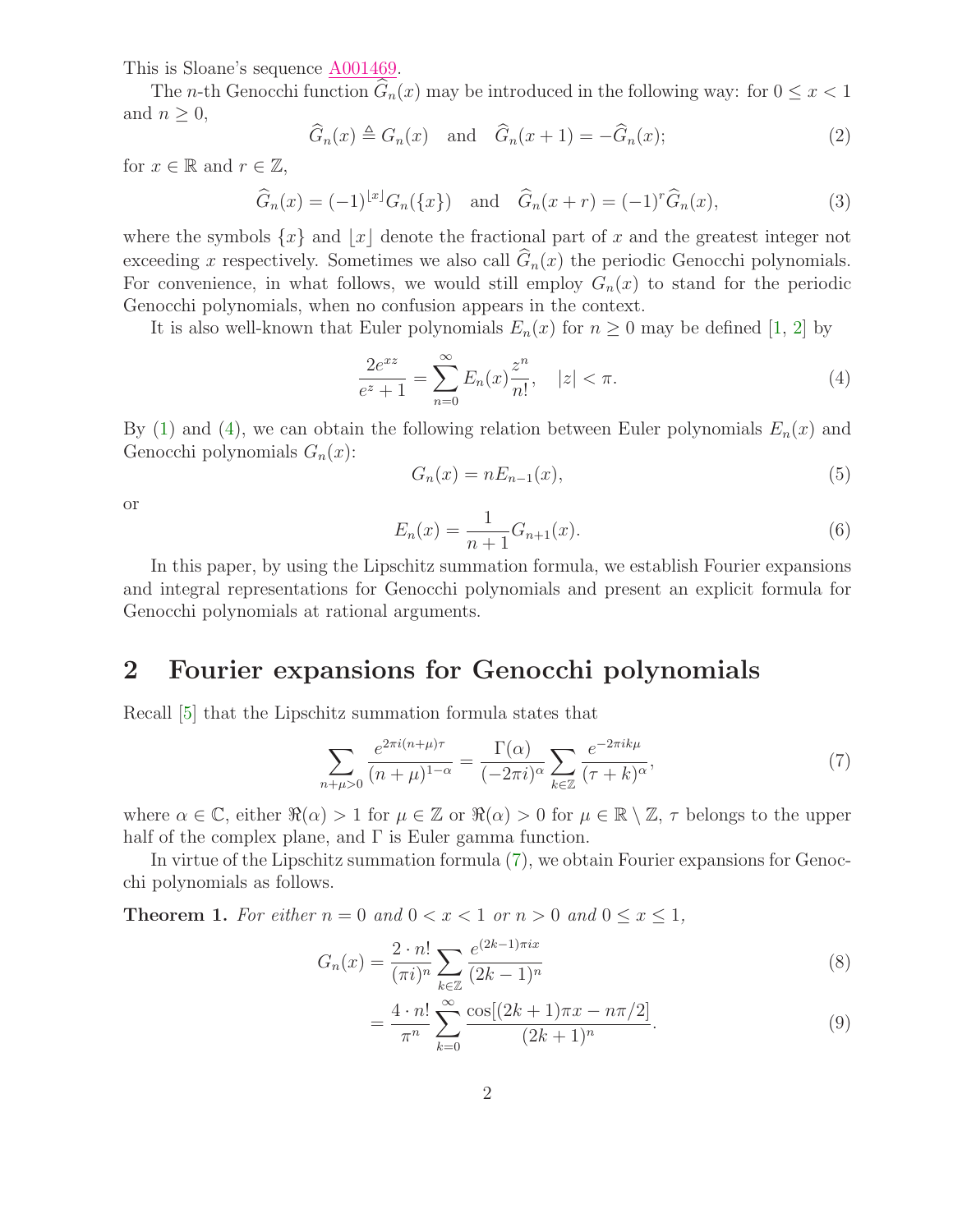*Proof.* For  $0 \le x \le 1$ , utilization of [\(1\)](#page-0-0) and the generalized binomial theorem yields

<span id="page-2-1"></span><span id="page-2-0"></span>
$$
\sum_{k=0}^{\infty} G_k(x) \frac{(2\pi i \tau)^{k-1}}{k!} = \frac{2e^{2\pi i \tau x}}{e^{2\pi i \tau} + 1} = 2 \sum_{k=0}^{\infty} (-1)^k e^{2\pi i (k+x)\tau}, \quad |\tau| < \frac{1}{2}.\tag{10}
$$

Differentiating  $n-1$  times with respect to the variable  $\tau$  on both sides of [\(10\)](#page-2-0) gives

$$
\sum_{k=n}^{\infty} G_k(x) \frac{(2\pi i)^{k-1} \tau^{k-n}}{k(k-n)!} = 2(2\pi i)^{n-1} \sum_{k=0}^{\infty} (-1)^k (k+x)^{n-1} e^{2\pi i (k+x)\tau}.
$$
 (11)

<span id="page-2-2"></span>On the other hand, replacing  $\tau$  by  $\tau + \frac{1}{2}$  $\frac{1}{2}$  and letting  $\alpha = n$  and  $\mu = x$  in Lipschitz summation formula [\(7\)](#page-1-1) lead to

<span id="page-2-3"></span>
$$
\frac{(n-1)!}{(-\pi i)^n} \sum_{k \in \mathbb{Z}} \frac{e^{-(2k+1)\pi ix}}{(2k+2\tau+1)^n} = \sum_{k=0}^{\infty} (-1)^k (k+x)^{n-1} e^{2\pi i (k+x)\tau}.
$$
 (12)

Combining  $(11)$  and  $(12)$  reveals

$$
\sum_{k=n}^{\infty} G_k(x) \frac{(2\pi i)^{k-1} \tau^{k-n}}{k(k-n)!} = \frac{(-1)^n 2^n (n-1)!}{\pi i} \sum_{k \in \mathbb{Z}} \frac{e^{-(2k+1)\pi ix}}{(2k+2\tau+1)^n}.
$$
 (13)

Taking  $\tau \to 0$  in [\(13\)](#page-2-3) gives the equation [\(8\)](#page-1-2).

Since  $i^{-n} = e^{-\frac{n\pi i}{2}}$ , the equation [\(9\)](#page-1-3) follows as a direct consequence of [\(8\)](#page-1-2).  $\Box$ 

The following corollary is a straightforward consequence of Theorem [1.](#page-1-4)

<span id="page-2-4"></span>**Corollary 2.** For either  $n = 0$  and  $0 < x < 1$  or  $n > 0$  and  $0 \le x \le 1$ ,

$$
G_{2n}(x) = (-1)^n \frac{4 \cdot (2n)!}{\pi^{2n}} \sum_{k=0}^{\infty} \frac{\cos[(2k+1)\pi x]}{(2k+1)^{2n}} \tag{14}
$$

and

$$
G_{2n-1}(x) = (-1)^{n-1} \frac{4 \cdot (2n-1)!}{\pi^{2n-1}} \sum_{k=0}^{\infty} \frac{\sin[(2k+1)\pi x]}{(2k+1)^{2n-1}}.
$$
 (15)

**Remark 3.** From Fourier expansions of Euler polynomials (see [\[1,](#page-7-1) [3,](#page-7-4) [6\]](#page-7-5)) and the equation [\(5\)](#page-1-5), We can directly derive the formula [\(9\)](#page-1-3) and Corollary [2.](#page-2-4) Conversely, we can also recover some known Fourier expansions of Euler polynomials by applying the relation [\(6\)](#page-1-6), Theorem [1](#page-1-4) and Corollary [2.](#page-2-4)

#### 3 Integral representations for Genocchi polynomials

<span id="page-2-5"></span>Now we are in a position to state and prove the uniform integral representations for Genocchi polynomials as follows.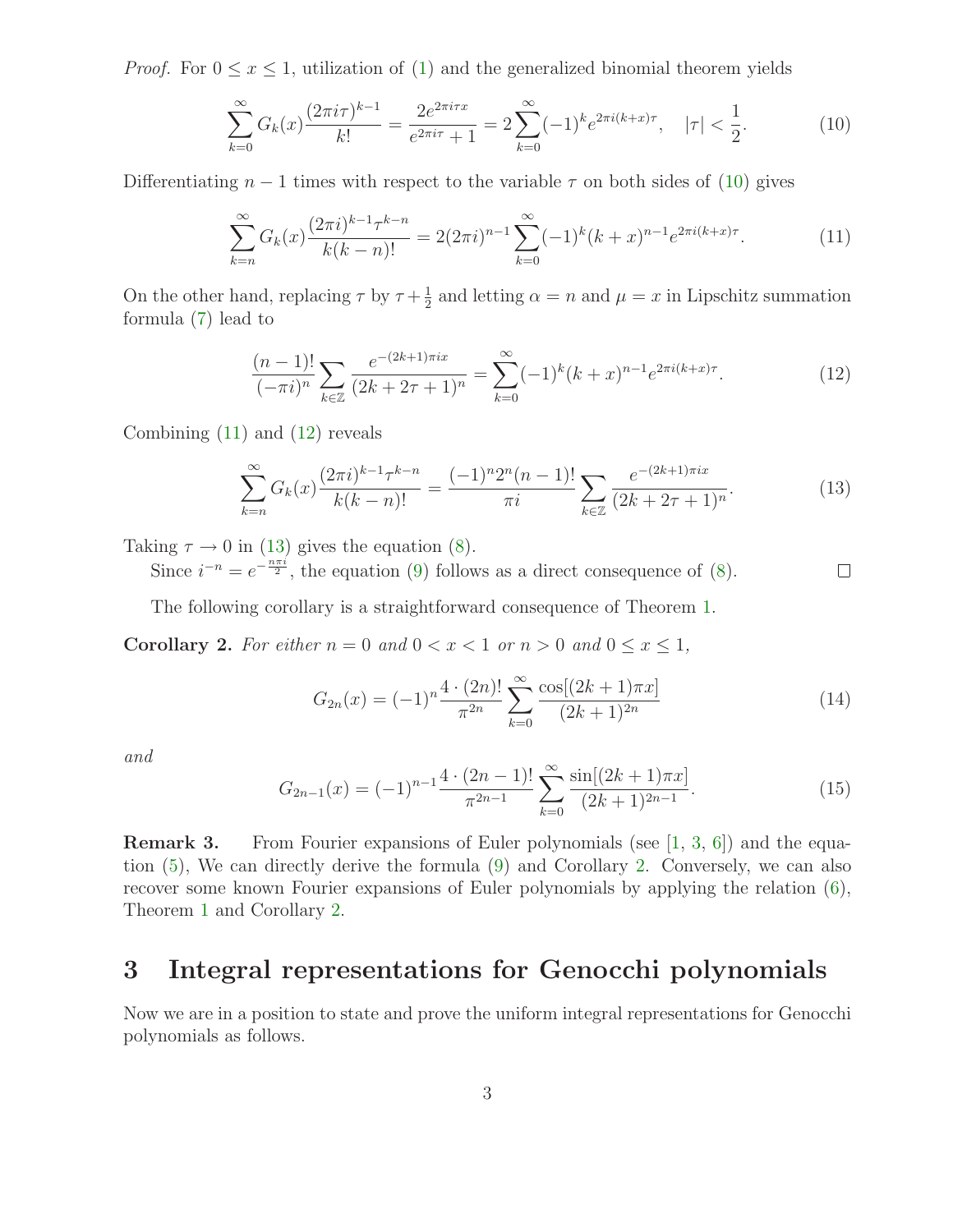**Theorem 4.** For  $n \in \mathbb{N}$  and  $0 \leq \Re(x) \leq 1$ ,

$$
G_n(x) = 2n \int_0^\infty \frac{e^{\pi t} \cos(\pi x - n\pi/2) - e^{-\pi t} \cos(\pi x + n\pi/2)}{\cosh(2\pi t) - \cos(2\pi x)} t^{n-1} dt.
$$
 (16)

Proof. Utilizing

$$
G_n(x) = \frac{4 \cdot n!}{\pi^n} \sum_{k=0}^{\infty} \frac{\cos[(2k+1)\pi x - n\pi/2]}{(2k+1)^n}
$$

and

<span id="page-3-0"></span>
$$
\int_0^\infty t^n e^{-at} \, \mathrm{d}t = \frac{n!}{a^{n+1}}\tag{17}
$$

for  $n \geq 0$  and  $\Re(a) > 0$  reveals that

$$
G_n(x) = \frac{4n}{\pi^n} \sum_{k=0}^{\infty} \cos \left[ (2k+1)\pi x - \frac{n\pi}{2} \right] \int_0^{\infty} t^{n-1} e^{-(2k+1)t} dt
$$
  
=  $\frac{4n}{\pi^n} \int_0^{\infty} t^{n-1} \sum_{k=0}^{\infty} e^{-(2k+1)t} \cos \left[ (2k+1)\pi x - \frac{n\pi}{2} \right] dt$   
=  $\frac{4n}{\pi^n} \int_0^{\infty} \left\{ \cos \left( \frac{n\pi}{2} \right) \sum_{k=0}^{\infty} e^{-(2k+1)t} \cos \left[ (2k+1)\pi x \right] + \sin \left( \frac{n\pi}{2} \right) \sum_{k=0}^{\infty} e^{-(2k+1)t} \sin \left[ (2k+1)\pi x \right] \right\} t^{n-1} dt.$ 

By making use of

$$
\sum_{k=0}^{\infty} e^{-(2k+1)t} \sin[(2k+1)x] = \frac{\sin x \cosh t}{\cosh(2t) - \cos(2x)}
$$

and

$$
\sum_{k=0}^{\infty} e^{-(2k+1)t} \cos[(2k+1)x] = \frac{\cos x \sinh t}{\cosh(2t) - \cos(2x)}
$$
(18)

for  $t > 0$ , which may be deduced from

$$
\sum_{k=0}^{\infty} e^{(xi-t)(2k+1)} = \frac{\cos x \sinh t + i \sin x \cosh t}{\cosh(2t) - \cos(2x)}
$$

for  $t > 0$ , and applying the transformation  $t = \pi s$ , the desired formula [\(16\)](#page-3-0) follows.  $\Box$ 

It is easy to see that Theorem [4](#page-2-5) implies the following integral representations for Genocchi polynomials.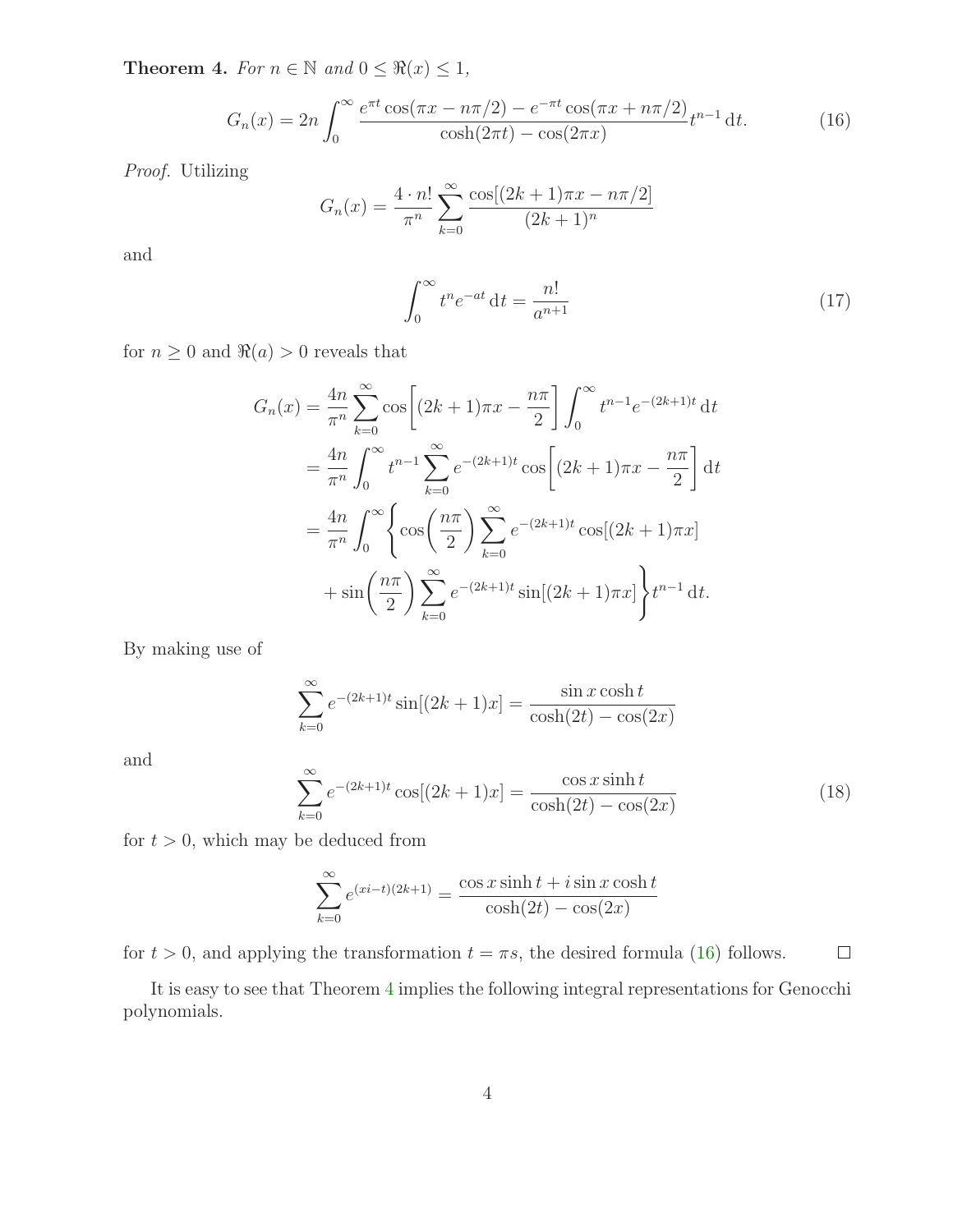Corollary 5. For  $n \in \mathbb{N}$  and  $0 \leq \Re(x) \leq 1$ ,

$$
G_{2n-1}(x) = 4(2n-1)(-1)^{n-1} \int_0^\infty \frac{\sin(\pi x) \cosh(\pi t)}{\cosh(2\pi t) - \cos(2\pi x)} t^{2n-2} dt \tag{19}
$$

and

<span id="page-4-4"></span>
$$
G_{2n}(x) = 8n(-1)^n \int_0^\infty \frac{\cos(\pi x)\sinh(\pi t)}{\cosh(2\pi t) - \cos(2\pi x)} t^{2n-1} dt.
$$
 (20)

Remark 6. The uniform integral representations for Genocchi polynomials are not found in the classical literatures such as  $[1, 4, 6]$  $[1, 4, 6]$  $[1, 4, 6]$  $[1, 4, 6]$ . So the formula  $(16)$  is presumably new.

Remark 7. Our method used in this section can also be applied to establish uniform Fourier expansions and uniform integral representations for both Bernoulli and Euler polynomials.

Remark 8. Please note that Theorem [1](#page-1-4) can be derived from Theorem [4.](#page-2-5)

#### 4 Corollaries of uniform integral representations

<span id="page-4-2"></span>Finally, we present some corollaries of Theorem [4.](#page-2-5)

Corollary 9. For  $n \in \mathbb{N}$  and  $0 \leq \Re(x) \leq 1$ ,

$$
G_n(x) = (-1)^{n-1} \frac{4n}{\pi^n} \int_0^1 \frac{\cos(\pi x - n\pi/2) - t^2 \cos(\pi x + n\pi/2)}{t^4 - 2t^2 \cos(2\pi x) + 1} (\log t)^{n-1} dt.
$$
 (21)

Proof. Substituting

<span id="page-4-1"></span><span id="page-4-0"></span>
$$
\cosh(2\pi t) = \frac{e^{2\pi t} + e^{-2\pi t}}{2}
$$

into [\(16\)](#page-3-0) gives

$$
G_n(x) = 4n \int_0^\infty \frac{e^{\pi t} \cos(\pi x - n\pi/2) - e^{-\pi t} \cos(\pi x + n\pi/2)}{e^{2\pi t} + e^{-2\pi t} - 2\cos(2\pi x)} t^{n-1} dt.
$$
 (22)

Further carrying out the transformation  $u = e^{-\pi t}$  in [\(22\)](#page-4-0) yields the desired formula [\(21\)](#page-4-1).

<span id="page-4-3"></span>It is easy to see that the following formulas can be deduced from Corollary [9.](#page-4-2) Corollary 10. For  $n \in \mathbb{N}$  and  $0 \leq \Re(x) \leq 1$ ,

$$
G_{2n-1}(x) = (-1)^{n-1} \frac{4(2n-1)}{\pi^{2n-1}} \int_0^1 \frac{(1+t^2)\sin(\pi x)}{t^4 - 2t^2\cos(2\pi x) + 1} (\log t)^{2n-2} dt \tag{23}
$$

and

<span id="page-4-5"></span>
$$
G_{2n}(x) = (-1)^{n-1} \frac{8n}{\pi^{2n}} \int_0^1 \frac{(1-t^2)\cos(\pi x)}{t^4 - 2t^2\cos(2\pi x) + 1} (\log t)^{2n-1} dt.
$$
 (24)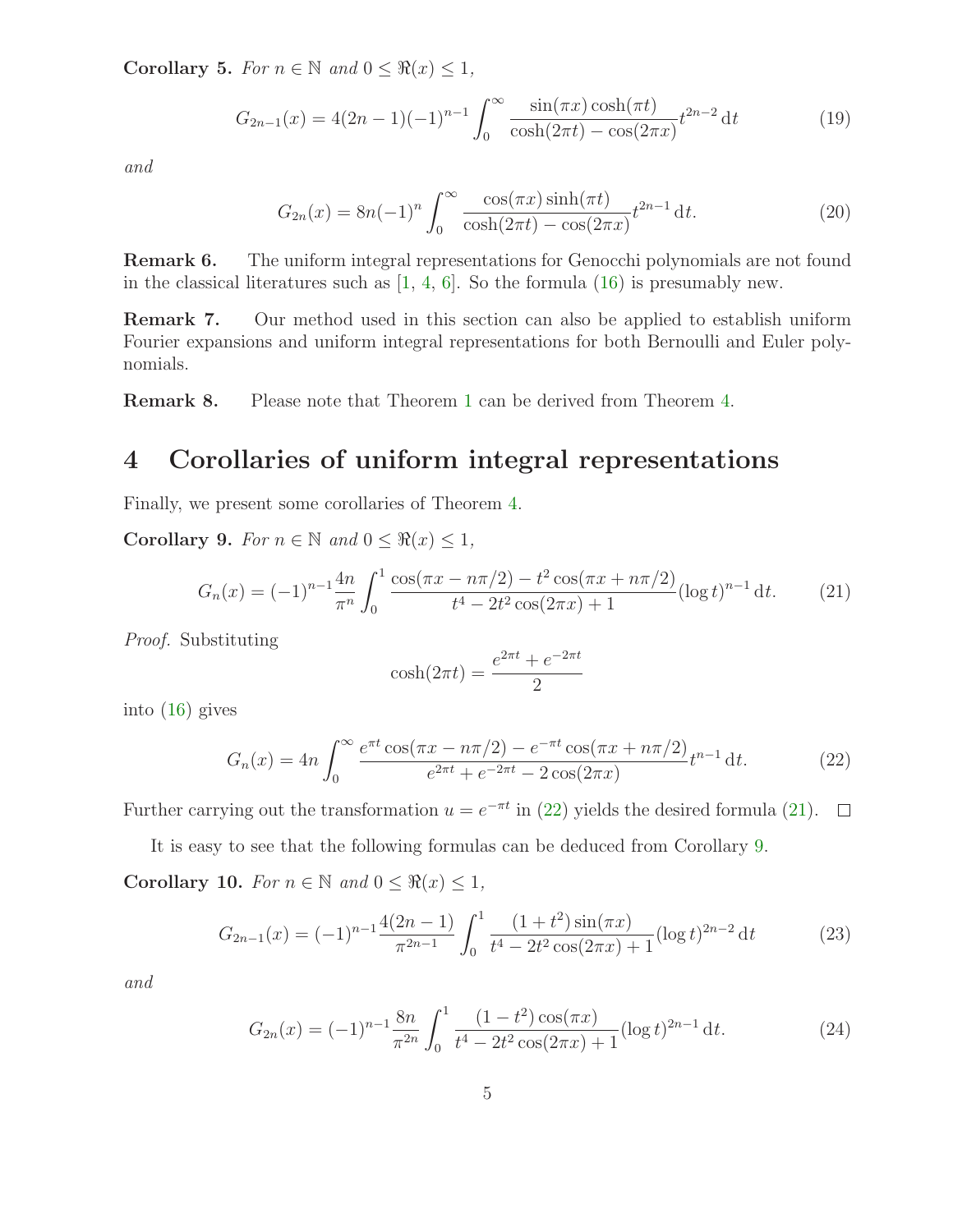In [\[4,](#page-7-6) p. 35, (21)], it was listed that

$$
\zeta(2n) = \frac{(-1)^{n-1}(2\pi)^{2n}}{2(2n)!} B_{2n},\tag{25}
$$

where  $\zeta(s)$  is the Riemann zeta function defined by

<span id="page-5-0"></span>
$$
\zeta(s) = \sum_{n=1}^{\infty} \frac{1}{n^s}, \quad s > 0
$$
\n
$$
(26)
$$

and  $B_n$  for  $n\geq 0$  are Bernoulli numbers defined by

$$
\frac{z}{e^z - 1} = \sum_{n=0}^{\infty} B_n \frac{z^n}{n!}, \quad |z| < 2\pi. \tag{27}
$$

By  $(25)$  and

<span id="page-5-1"></span>
$$
G_{2n} = 2(1 - 2^{2n})B_{2n},\tag{28}
$$

it follows that

$$
G_{2n} = \frac{(-1)^{n-1}2^2(1-2^{2n})(2n)!}{(2\pi)^{2n}}\zeta(2n). \tag{29}
$$

Combining the formula

$$
\int_{a}^{x} G_n(t) dt = \frac{G_{n+1}(x) - G_{n+1}(a)}{n+1}
$$

in [\[8\]](#page-7-0) and the integral formulas

$$
\int \frac{2t(1-t^2)\cos x}{t^4 - 2t^2 \cos(2x) + 1} dx = \arctan\left(\frac{2t \sin x}{1 - t^2}\right) + C,
$$
  

$$
\int \frac{4t(1+t^2)\sin x}{t^4 - 2t^2 \cos(2x) + 1} dx = \log\left(\frac{t^2 - 2t \cos x + 1}{t^2 + 2t \cos x + 1}\right) + C,
$$
  

$$
\int_0^1 \frac{\log(1+t)(\log t)^{n-1}}{t} dt = (-1)^n (n-1)! \left(\frac{1}{2^n} - 1\right) \zeta(n+1),
$$
  

$$
\int_0^1 \frac{\log(1-t)(\log t)^{n-1}}{t} dt = (-1)^n (n-1)! \zeta(n+1)
$$

in [\[7\]](#page-7-7) with [\(29\)](#page-5-1) and Corollary [10](#page-4-3) gives the following corollary.

Corollary 11. For  $n \in \mathbb{N}$  and  $0 \leq \Re(x) \leq 1$ ,

<span id="page-5-2"></span>
$$
G_{2n+1}(x) = (-1)^{n-1} \frac{4n(2n+1)}{\pi^{2n+1}} \int_0^1 \arctan\left[\frac{2t\sin(\pi x)}{1-t^2}\right] \frac{(\log t)^{2n-1}}{t} dt \tag{30}
$$

and

$$
G_{2n}(x) = (-1)^{n-1} \frac{2n(2n-1)}{\pi^{2n}} \int_0^1 \log \left[ \frac{t^2 - 2t \cos(\pi x) + 1}{t^2 + 2t \cos(\pi x) + 1} \right] \frac{(\log t)^{2n-2}}{t} \, \mathrm{d}t. \tag{31}
$$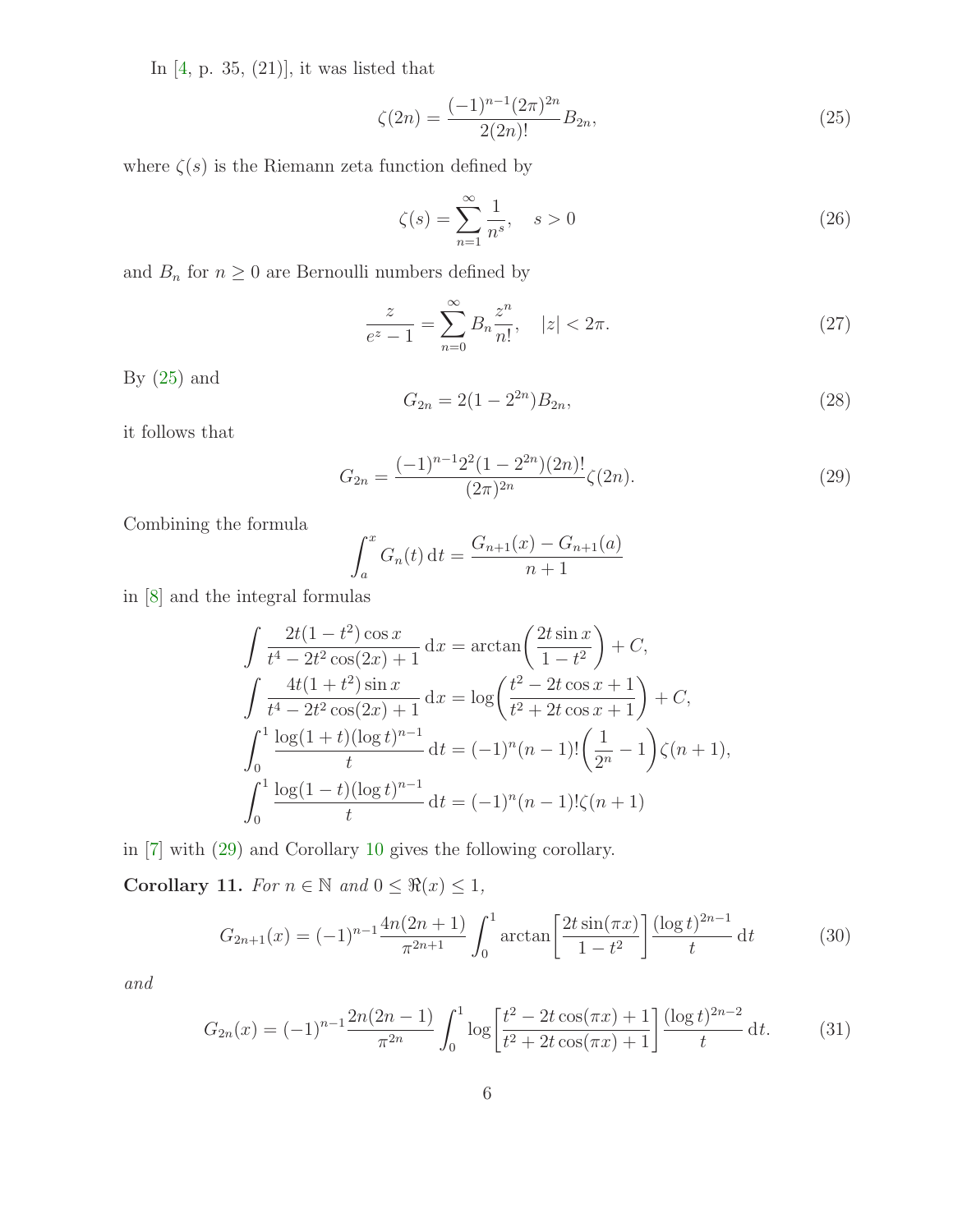By [\(19\)](#page-4-4), [\(24\)](#page-4-5) and [\(31\)](#page-5-2), the following integral representations for Genocchi numbers can be obtained.

Corollary 12. For  $n \geq 0$ ,

$$
G_{2n} = (-1)^n 4n \int_0^{\infty} t^{2n-1} \operatorname{csch}(\pi t) dt
$$
  
=  $(-1)^{n+1} \frac{8n}{\pi^{2n}} \int_0^1 \frac{(\log t)^{2n-1}}{1-t^2} dt$   
=  $(-1)^{n-1} \frac{4n(2n-1)}{\pi^{2n}} \int_0^1 \log \left(\frac{1-t}{1+t}\right) \frac{(\log t)^{2n-2}}{t} dt.$ 

<span id="page-6-2"></span>Finally, we give an explicit formula for Genocchi polynomials at rational arguments. Theorem 13. For  $n, q \in \mathbb{N}$  and  $p \in \mathbb{Z}$ ,

<span id="page-6-1"></span>
$$
G_n\left(\frac{p}{q}\right) = \frac{4 \cdot n!}{(2q\pi)^n} \sum_{j=1}^q \zeta\left(n, \frac{2j-1}{2q}\right) \cos\left[\frac{(2j-1)p\pi}{q} - \frac{n\pi}{2}\right],\tag{32}
$$

<span id="page-6-0"></span>where

$$
\zeta(s,a) = \sum_{n=0}^{\infty} \frac{1}{(n+a)^s} \tag{33}
$$

for  $\Re(s) > 1$  and  $a \notin \mathbb{Z}_0^-$  is Hurwitz zeta function (see [\[4,](#page-7-6) [6\]](#page-7-5)).

Proof. The formula [\(9\)](#page-1-3) can be rewritten as

$$
G_n(x) = \frac{4 \cdot n!}{\pi^n} \sum_{k=1}^{\infty} \frac{\cos[n\pi/2 - (2k-1)\pi x]}{(2k-1)^n}.
$$

By [\(33\)](#page-6-0) and the elementary series identity

<span id="page-6-4"></span><span id="page-6-3"></span>
$$
\sum_{k=1}^{\infty} f(k) = \sum_{j=1}^{q} \sum_{k=0}^{\infty} f(qk + j), \quad q \in \mathbb{N},
$$
\n(34)

we obtain the desired formula [\(32\)](#page-6-1) by setting  $x = \frac{p}{q}$  $\frac{p}{q}$ . This completes the proof.  $\Box$ 

From Theorem [13,](#page-6-2) we can easily deduce the following corollary.

<span id="page-6-5"></span>Corollary 14. For  $n, q \in \mathbb{N}$  and  $p \in \mathbb{Z}$ ,

$$
G_{2n}\left(\frac{p}{q}\right) = (-1)^n \frac{4 \cdot (2n)!}{(2q\pi)^{2n}} \sum_{j=1}^q \zeta\left(2n, \frac{2j-1}{2q}\right) \cos\left[\frac{(2j-1)p\pi}{q}\right]
$$
(35)

and

$$
G_{2n-1}\left(\frac{p}{q}\right) = (-1)^{n-1} \frac{4 \cdot (2n-1)!}{(2q\pi)^{2n-1}} \sum_{j=1}^{q} \zeta\left(2n-1, \frac{2j-1}{2q}\right) \sin\left[\frac{(2j-1)p\pi}{q}\right].
$$
 (36)

Remark 15. We can directly obtain the formulas [\(35\)](#page-6-3) and [\(36\)](#page-6-4) by using the relation [\(5\)](#page-1-5) and the formulas  $(12a)$  and  $(12b)$  in  $[3]$ . Similarly, we can also derive the corresponding formula for Euler polynomials at rational arguments by applying the relation [\(6\)](#page-1-6), Theorem [13](#page-6-2) and Corollary [14.](#page-6-5)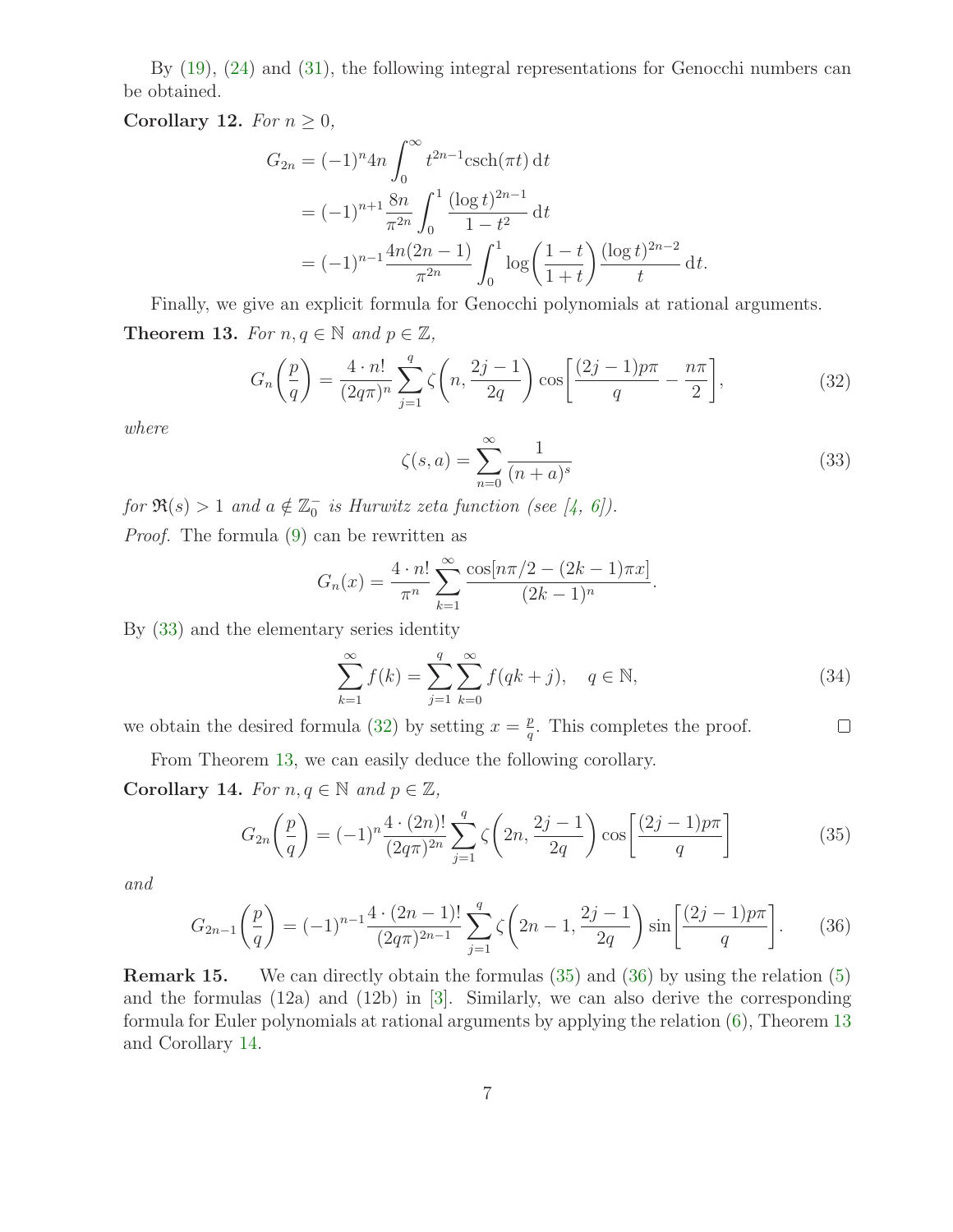#### 5 Acknowledgements

The author would like to thank Professor Jeffrey Shallit and Professor Sen-Lin Guo in Canada, Professor Feng Qi in China and the anonymous referees for their valuable comments and suggestions for improving the original version of this manuscript.

The present investigation was supported, in part, by the PCSIRT Project of the Ministry of Education of China under Grant IRT0621 and Innovation Program of Shanghai Municipal Education Committee of China under Grant 08ZZ24 and Henan Innovation Project For University Prominent Research Talents of China under Grant 2007KYCX0021.

## <span id="page-7-1"></span>References

- [1] M. Abramowitz and I. A. Stegun (Ed.), Handbook of Mathematical Functions with Formulas, Graphs, and Mathematical Tables, National Bureau of Standards, Applied Mathematics Series 55, Fourth Printing, 1965.
- <span id="page-7-4"></span><span id="page-7-2"></span>[2] L. Comtet, Advanced Combinatorics: The Art of Finite and Infinite Expansions, Translated from the French by J. W. Nienhuys, Reidel, 1974.
- <span id="page-7-6"></span>[3] D. Cvijović, J. Klinowski, Values of the Legndre chi and Hurwitz zeta functions at rational arguments, Math. Comput. 68 (1999), 1623–1630.
- <span id="page-7-3"></span>[4] A. Erdélyi, W. Magnus, F. Oberhettinger and F.G. Tricomi, *Higher Transcendental* Functions, Volume I, McGraw-Hill, 1953.
- <span id="page-7-5"></span>[5] R. Lipschitz, Untersuchung der Eigenschaften einer Gattung von unendlichen Reihen, J. Reine und Angew. Math. 105 (1889), 127–156.
- [6] W. Magnus, F. Oberhettinger and R. P. Soni, Formulas and Theorems for the Special Functions of Mathematical Physics, 3rd Edition, Springer, 1966.
- <span id="page-7-7"></span>[7] A. P. Prudnikov, Yu. A. Brychkov, O. I. Marichev, Integrals and Series: Elementary Functions, Volume I, Gordon and Breach, 1986.
- <span id="page-7-0"></span>[8] J. Sándor and B. Crstici, *Handbook of Number Theory II*, Kluwer Academic Publishers, 2004.

2000 Mathematics Subject Classification: Primary 11B83; Secondary 42A16. Keywords: Genocchi numbers, Genocchi polynomials, Fourier expansion, integral representation, Lipschitz summation formula.

(Concerned with sequence [A001469.](http://www.research.att.com/cgi-bin/access.cgi/as/~njas/sequences/eisA.cgi?Anum=A001469))